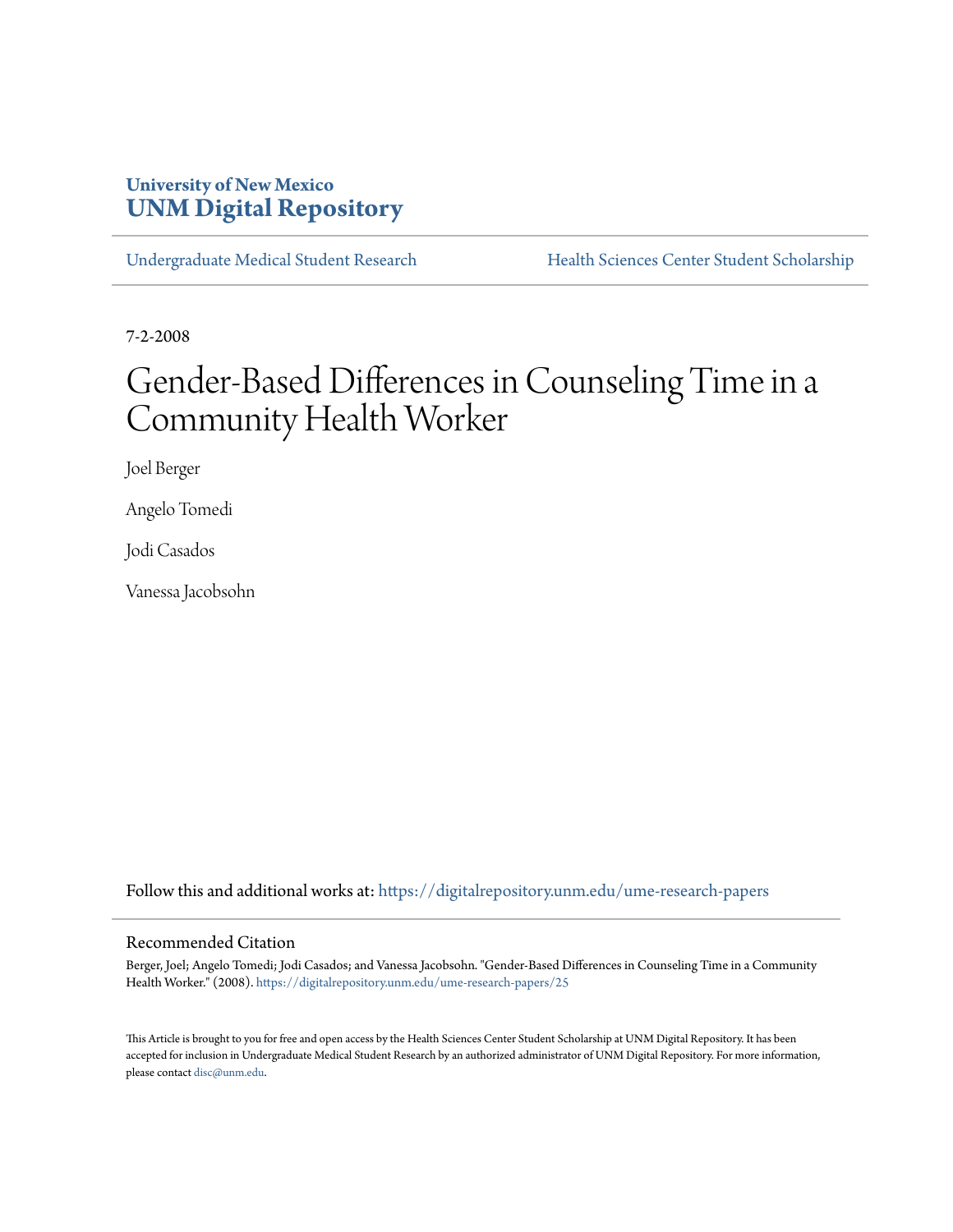## **Gender-Based Differences in Counseling Time in a Community Health Worker Smoking Cessation Project**

**Joel Berger BS, MS IV School of Medicine University of New Mexico** 

**Dr. Angelo Tomedi Dept of Family and Community Medicine University of New Mexico Dr. Jodi Casados Dept of Family and Community Medicine University of New Mexico Dr. Vanessa Jacobsohn Dept of Family and Community Medicine University of New Mexico**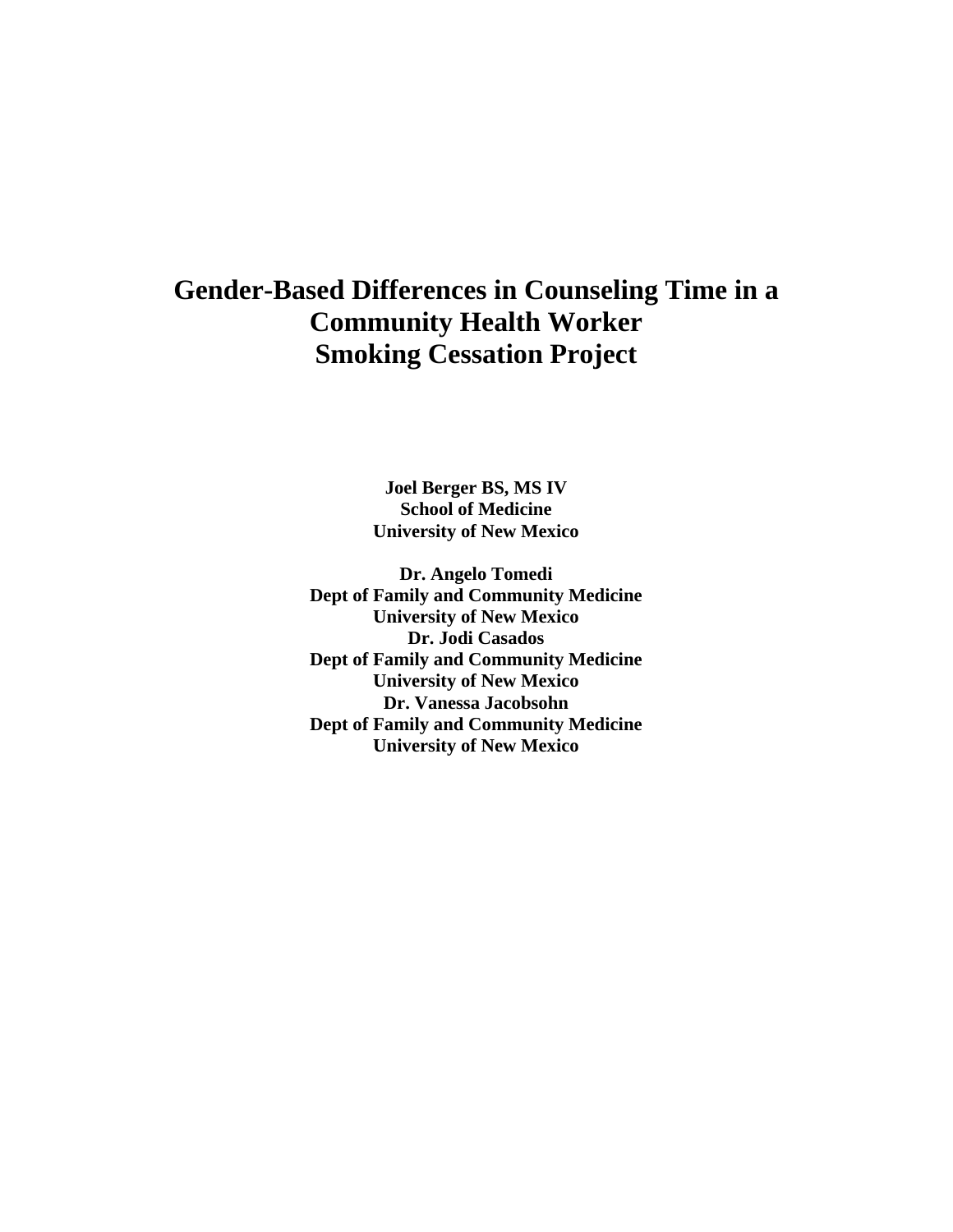#### **ABSTRACT:**

Smoking represents a serious public health burden that crosses gender, racial, and socioeconomic lines. Although the majority of smoking cessation counseling traditionally occurs in the setting of a Primary Care Provider's office, clinicians often lack the necessary time and/or cultural and language skills to provide adequate help to smokers prepared to quit. A Community Health Worker (CHW) smoking cessation project utilizing CHWs in San Diego, CA evaluated by Woodruff, et al effectively increased patient's abstinence rates in the intervention group. A similar project undertaken by the University of New Mexico Department of Family and Community Medicine employed bilingual CHWs to counsel patients regarding smoking cessation in a clinic with both Spanish and English-speaking patients. This study analyzes the differences in CHW counseling time required (using visitations and phone calls) based on gender. Ancillary outcomes of counseling time required based on language and ethnicity are also evaluated. Female smokers  $(N = 25)$  averaged mean total counseling times of 247.4 minutes (80-410) and male smokers ( $N = 9$ ) averaged 217.8 (90-350), a difference that did not reach statistical significance ( $p = 0.4343$ ). English speakers ( $N = 20$ ) averaged total mean counseling times of 198.8 minutes while Spanish speakers ( $N = 14$ ) averaged 297.9 minutes, a statistically significant result ( $p = 0.0017$ ). Our findings are inconclusive with respect to the influence of gender on counseling times for a Community Health Worker based smoking cessation project. The difference in counseling times between men and women, though not reaching statistical significance, could be of clinical importance but would require further study with a larger sample size. Although several limitations exist in this project, these results indicate it is necessary to design counseling strategies to better treat certain target populations based on gender, language, and ethnicity more effectively and more research is needed to determine the most appropriate method.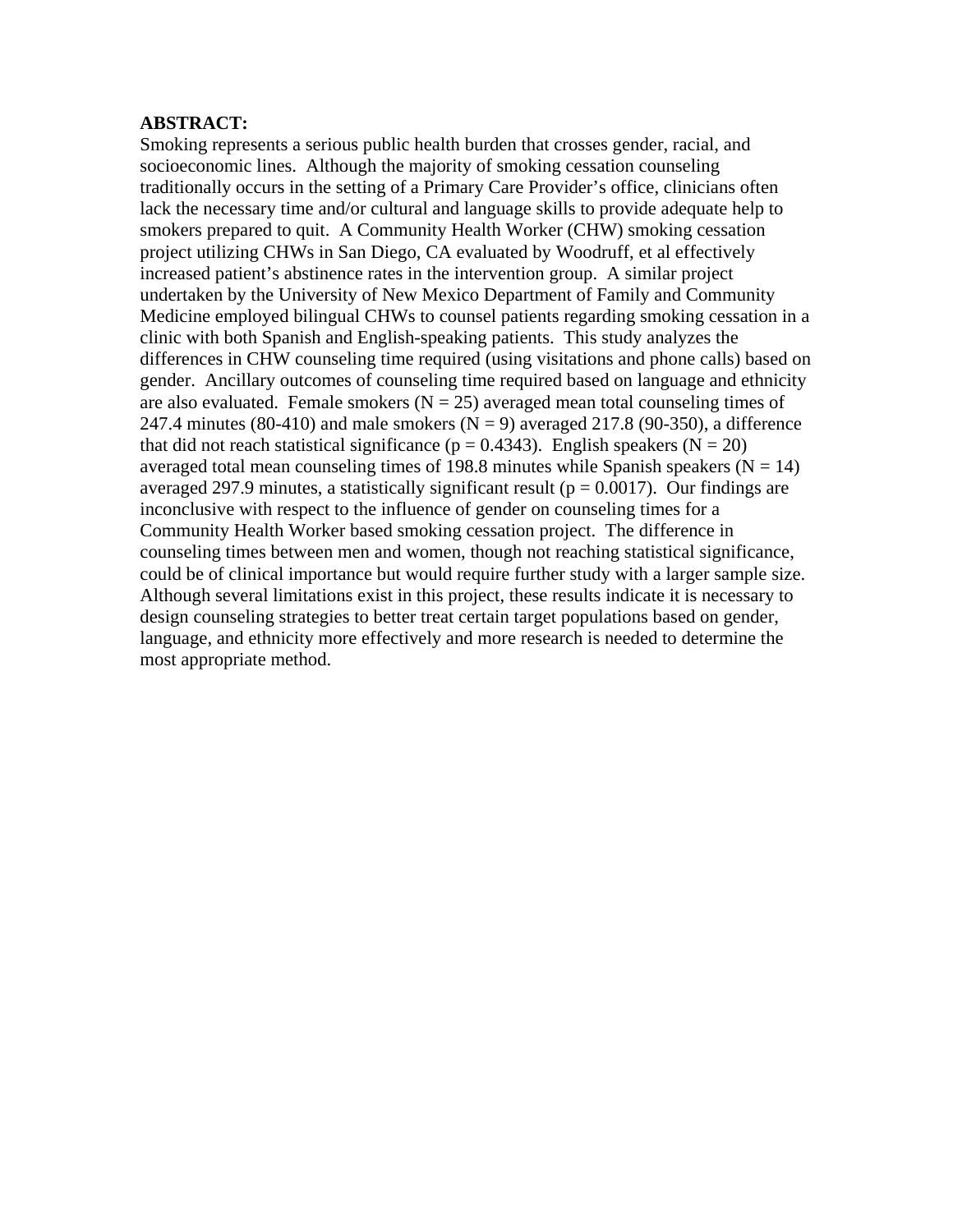#### **INTRODUCTION:**

Cigarette smoking is the leading cause of preventable death in the United States, leading to approximately 440,000 premature deaths each year.<sup>[1](#page-20-0)</sup> Morbidity rates are much higher; an estimated 8.6 million persons in the United States have serious illnesses attributed to smoking, including chronic bronchitis and emphysema, heart attack, stroke, and cancer.<sup>[2](#page-20-1)</sup> Direct medical costs from smoking-attributable illness are estimated at \$75 billion, with an additional \$82 billion in lost productivity - a total of over \$157 billion in health related economic losses.<sup>[1](#page-20-1)</sup> The prevalence of cigarette smoking among adults in the United States was 22.5% in 2002, and had decreased slightly to 22.0% in 2003 according to the BRFSS. This rate of decline is not likely to meet the national health objective of less than  $12\%$  by  $2010.<sup>3</sup>$  $2010.<sup>3</sup>$  $2010.<sup>3</sup>$ 

Most individual tobacco cessation counseling takes place in the health care setting, generally in the primary care office. Since 70% of smokers report seeing a physician in an outpatient setting each year, clinic-based counseling has the potential to reach the majority of those who could benefit from cessation services.<sup>[4](#page-20-1)</sup> However, in a survey of a cohort of patients seeking health care services, only 37% of the persons who had smoked reported having received any advice to quit from a health-care professional during the preceding 12 months.<sup>[4](#page-20-1)</sup> The environment of primary care today leaves the clinician little time to engage in the type of extended support for individual cessation efforts that are likely to lead to success. Clinicians often lack adequate time and/or skills to counsel patients effectively, especially when that counseling must be done in Spanish. Language barriers add to the missed opportunities for effective counseling for limited English proficient Hispanics. Previous studies have documented that Hispanics are less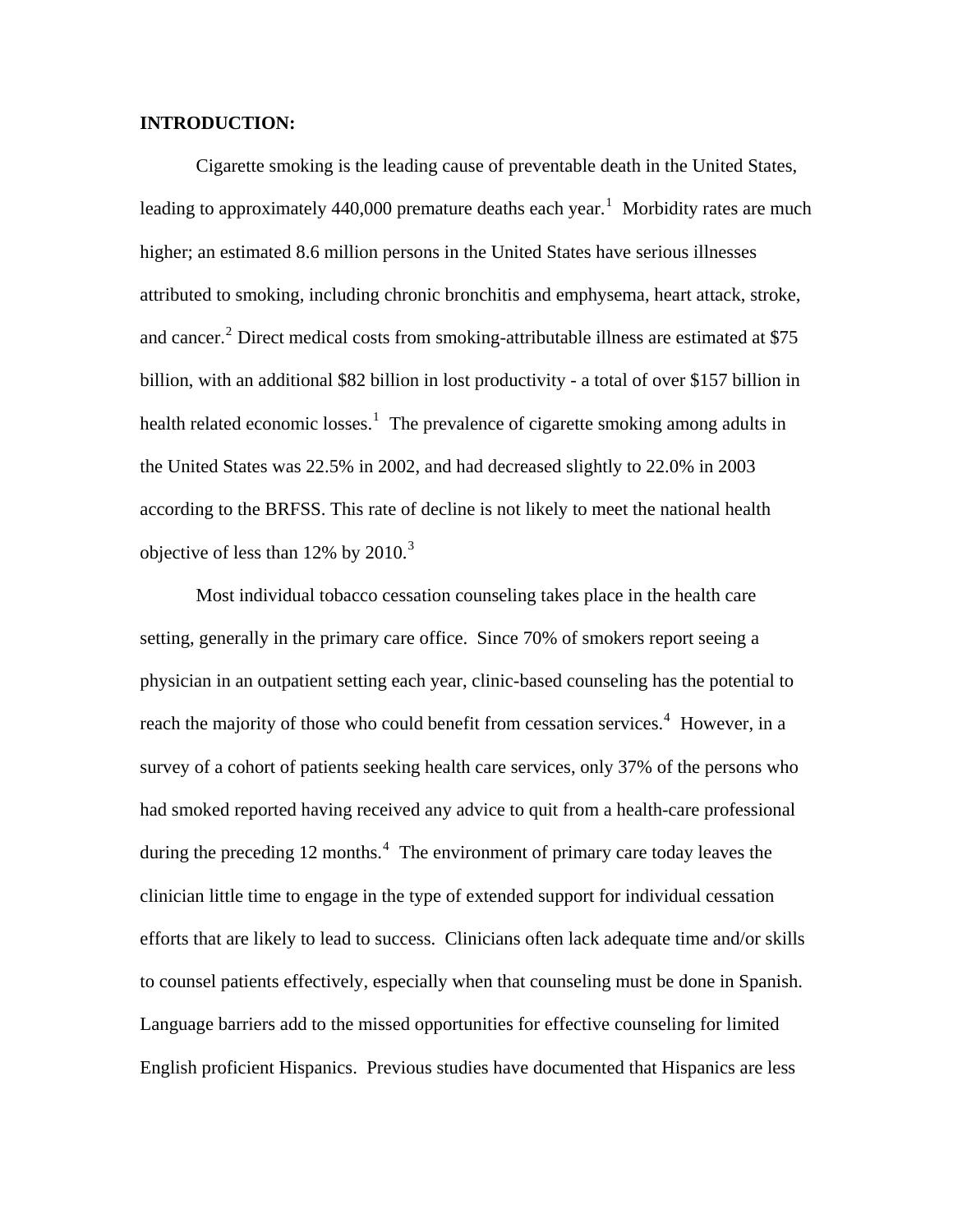likely to receive counseling, though it is unclear how much of this decrease is due to a language barrier. While primary care clinicians will remain important in tobacco cessation, it is clear that effective strategies for individual tobacco cessation in lowincome populations, especially among Hispanics with limited English proficiency and problems with access to care, must link the primary care setting with additional resources.

An innovative approach to providing community-based health care with expanded outreach and access has been the use of Community Health Workers (CHWs), or "promotoras de salud" in Spanish. CHWs are generally part of an existing social network in their community and have demonstrated leadership, compassion, and interest in helping with the community's health problems. They often work as volunteers, but there is a growing recognition of the benefits of utilizing CHWs as paid staff members of a health care team, working to improve health of populations in areas such as diabetes education, cardiovascular risk reduction, cancer prevention, and prenatal care. There has been limited study of CHWs in the area of smoking cessation counseling and treatment. One recent study by Woodruff and colleagues evaluated a culturally appropriate homebased social support/counseling intervention for Spanish-speaking Hispanic smokers living in San Diego County that was delivered by trained promotoras<sup>[5](#page-20-1)</sup> This study found a significantly increased rate of abstinence in the intervention group (20.5%), compared to a control group that was referred to the Spanish-language Smokers' Helpline (8.7%). This study showed great potential for the approach of using lay counselors, but abstinence rates were only assessed one week after the completion of the intervention, with no published data available on follow-up at 6 -12 months post-intervention. The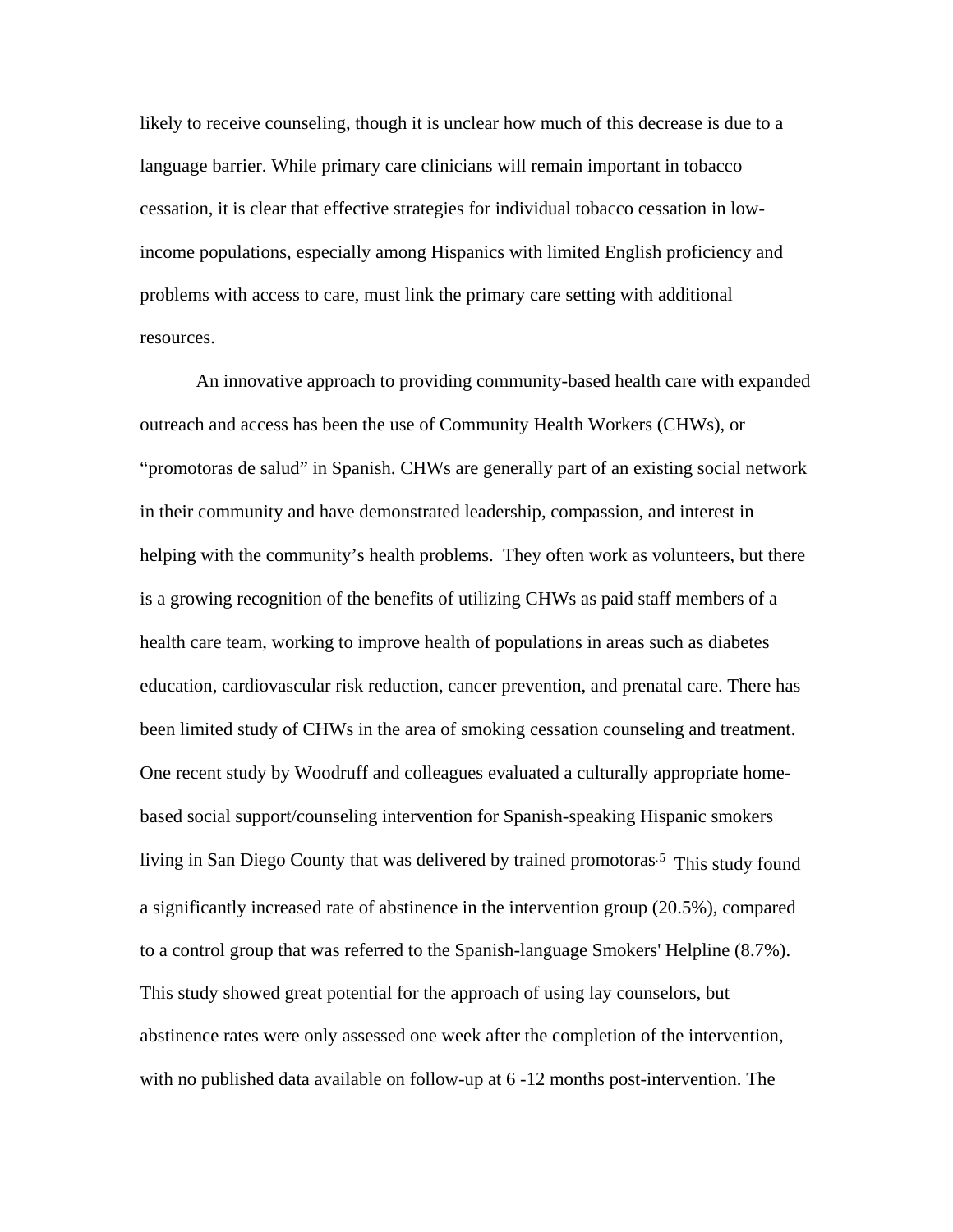Woodruff study did not include pharmacotherapy, which has been recommended by evidenced-based guidelines as an effective intervention that should be offered to all smokers. Adding pharmacotherapy (bupropion) to the CHW counseling intervention could potentially further improve cessation rates, though the practicality of this approach has not yet been studied.

#### *GENDER DIFFERENCES:*

Under some circumstances, women may benefit more from smoking cessation than men. For example, among people at risk for chronic obstructive pulmonary disease, smoking cessation has an even clearer advantage for women than it does for men. Among participants who quit smoking in the first year, mean forced expiratory volume in 1 second (FEV1) expressed as a percentage of the predicted value of FEV1given the person's age, height, gender, and race (FEV1%) increased more in women (3.7% of predicted) than in men (1.6% of predicted) ( $p < 0.001$ ). Across the 5-year follow-up period, among sustained quitters, women gained more in FEV1% of predicted than did men.<sup>[6](#page-20-1)</sup> Although women are generally aware of the risks of smoking and attempt to quit smoking at the same rate as men<sup>[7](#page-20-1)</sup>, some data suggest that women are less able to quit smoking than men.  $8,9,10,11$  Some have also suggested that nicotine replacement therapy (NRT) is less effective in women.<sup>[22,10](#page-20-1)</sup> However, analyses have generally found NRT equally effective in men and women.<sup>[13,14,15,2](#page-20-1)[4](#page-20-1)</sup>

Data suggest that women may be more likely to smoke to manage negative affect<sup>[16,25,28](#page-20-1)</sup>, and that women trying to quit report more depressed affect than men.<sup>[12,20](#page-20-1)</sup> Women may also be more concerned about weight gain during a cessation attempt.<sup>[21,22](#page-20-1)</sup>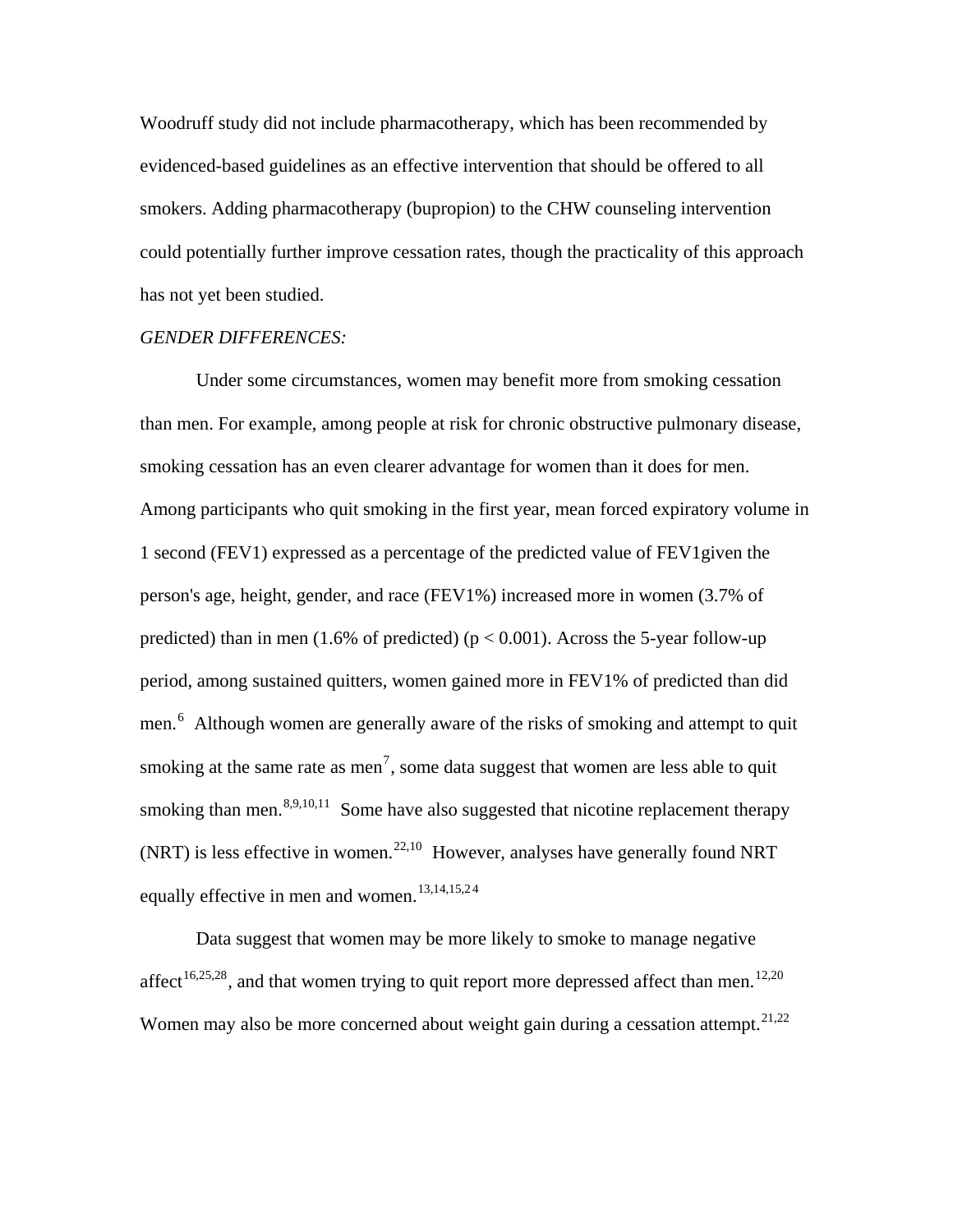In a meta-analysis published in 2004 by Sharf and Shiffman gender differences in smoking cessation with and without treatment with Bupropion SR were examined. They tested whether women and men have comparable success rates quitting smoking regardless of treatment,whether Bupropion SR is effective for women, and whether Bupropion SR efficacy differs for men and women. The authors concluded that Bupropion SR is an effective smoking cessation aid for women and that women have less success quitting smoking than men, whether treated with Bupropion SR or placebo.<sup>[18](#page-20-1)</sup>

The higher failure rate among women is particularly surprising, because women generally appear to be less nicotine dependent than men.<sup>[26,27](#page-20-1)</sup> A number of mechanisms have been suggested to explain women's poorer outcomes in smoking cessation. It has been suggested that women may rely on smoking for affect management more than men<sup>[28](#page-20-1)</sup>, or may be more vulnerable to depression when quitting<sup>[12](#page-20-1)</sup>, and that this may create special challenges for women when they try to quit. Others have suggested that women's extra concern about weight gain during cessation may undermine quitting.<sup>[21](#page-20-1)</sup> It has also been suggested that women may be more responsive to smoking cues<sup>[18,23](#page-20-1)</sup>, which might make women more vulnerable to the cues that often precipitate relapse.<sup>[17](#page-20-1)</sup> For whatever reason, male sex is generally seen as a positive predictor of success in smoking cessation programs.

Clearly, it is necessary to gain a better understanding of gender differences in smoking cessation programs (in a predominantly Hispanic population) so that therapy efforts can be targeted appropriately to women.

A Community Health Worker based smoking cessation program in a low income, majority Spanish speaking community in the SE heights was established, in which CHWs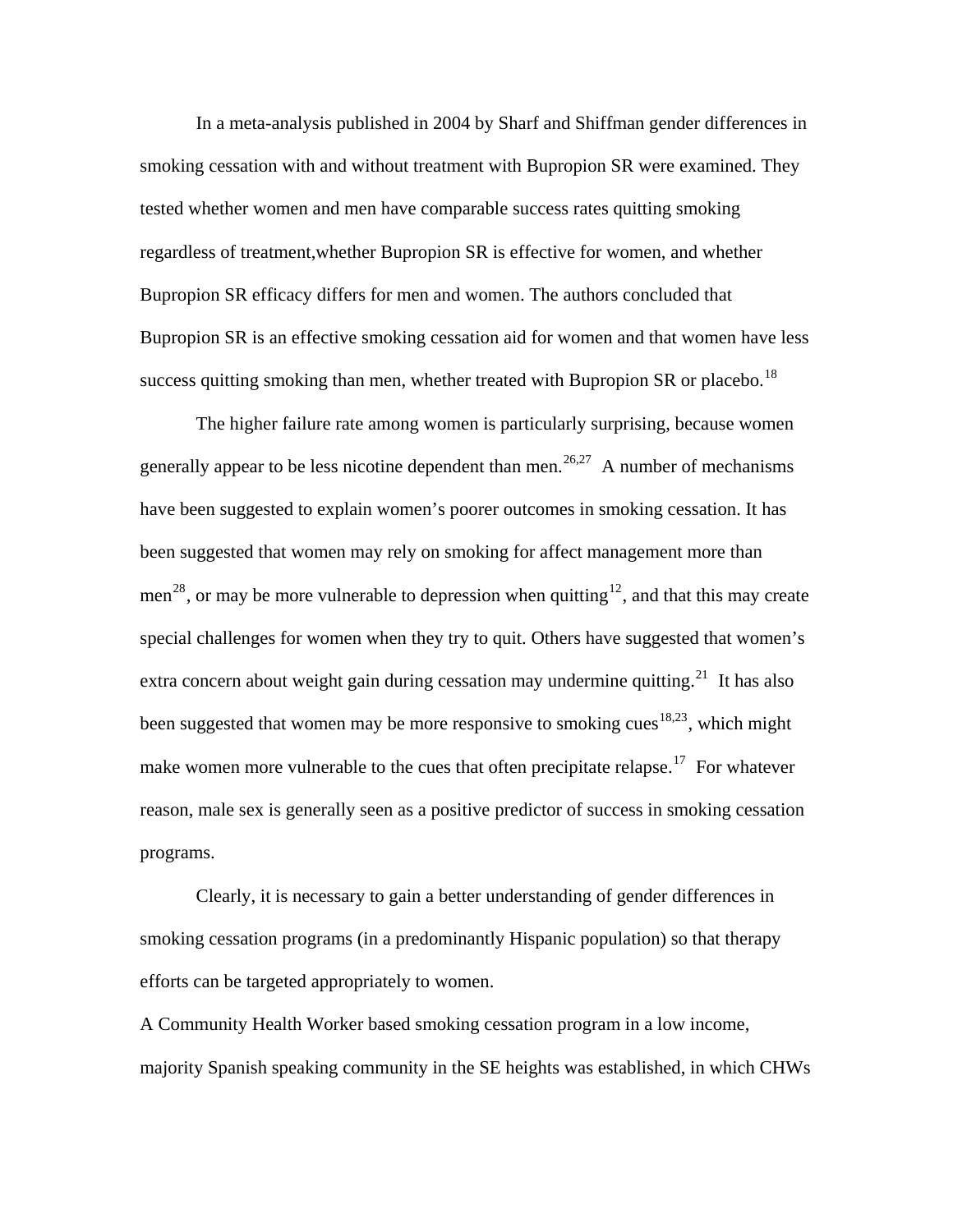provide counseling and offer pharmacotherapy to smokers to aid in their cessation efforts. The details of the CHWs' involvement in outlined in detail in the methods section below. This study focused the influence of gender on smoking cessation therapy. Some research has suggested that women may have difficulty quitting smoking for psychosocial reasons which are not as prevalent for men (affect management, depression vulnerability, weight gain concerns). Due to these additional challenges compounding the difficulty of quitting smoking for women, it may follow that they require more therapy to aid their efforts. We therefore hypothesized that the total number of contact minutes required for counseling and support by the CHWs is greater for women than men.

#### **METHODS:**

A small-scale pilot project was constructed to study the feasibility of and refine protocols for an innovative, culturally appropriate, tobacco cessation program using CHWs in the low-income Southeast Heights (SEH) Albuquerque population. This area has a large Hispanic population, and many of these people speak Spanish only or speak both Spanish and English but prefer to speak Spanish. The use of bilingual CHWs is integral in order to fit into the population in a culturally sensitive manner. Both of the counselors are able to speak to the client in his/her preferred language. Presentations and flyers are delivered to local clinics, schools and churches by the counselors in order to recruit smoker participants in the study.

The two CHWs, one female and one male, employed for this study went through a hiring process through the University of New Mexico (UNM) and are required to have a GED or High School degree. The CHWs, one female and one male, were trained by three UNM physicians and the director of the UNM Tobacco cessation program. The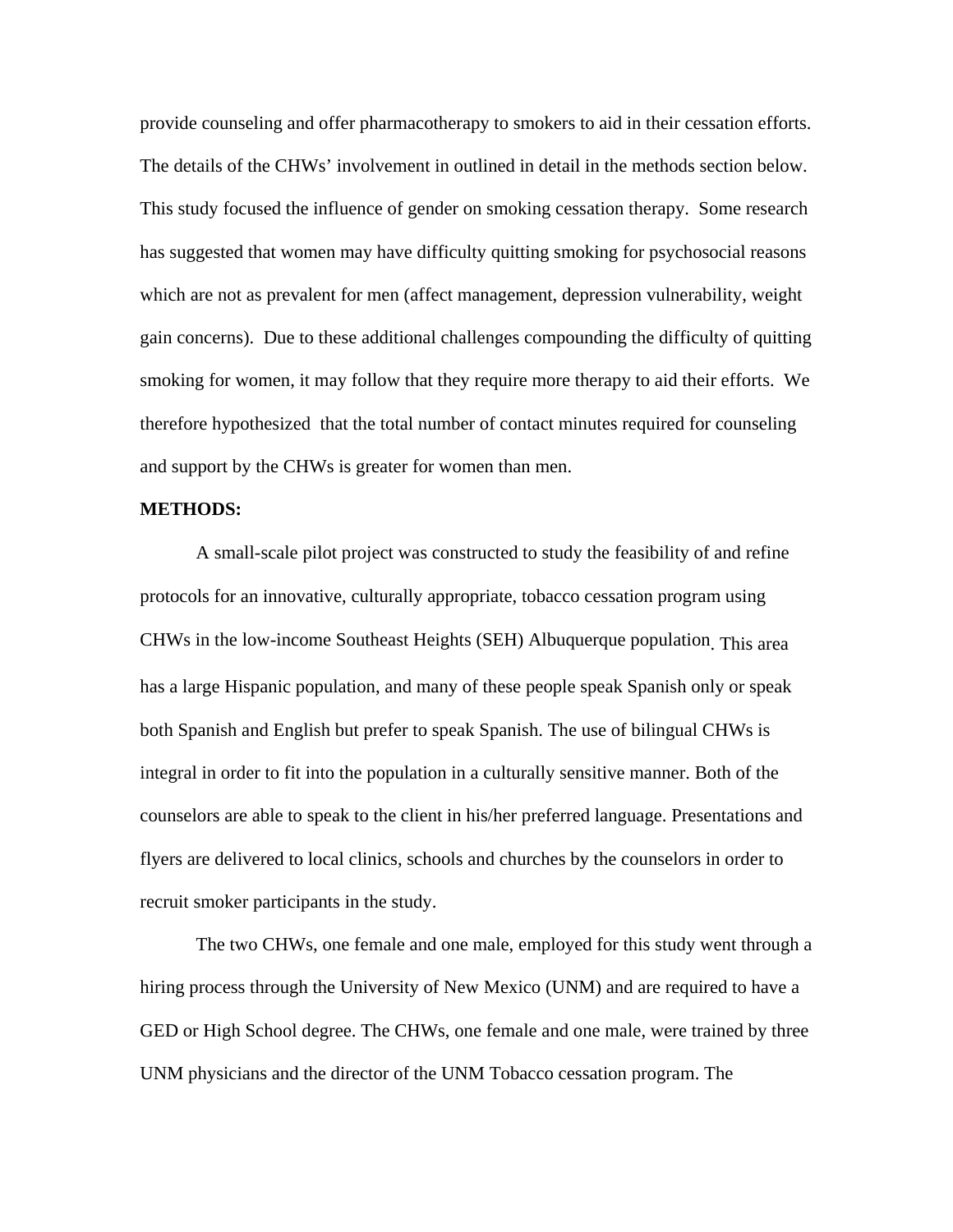transtheoretical model of behavior change and motivational interviewing techniques is used as the foundations for counseling. Counseling is provided to those people committed to quit smoking at this time. This community-based project utilizes the homebased social support/counseling intervention developed in San Diego by Woodruff and colleagues called "Proyecto Sol." However, a pharmacotherapy component is included. The CHW completes an Intake/Referral form (Appendix A). Each client completes a Spanish or English Smoking Questionnaire (Appendix B). The CHWs make four home visits of approximately one hour in length and three telephone contacts between the physical visits of approximately 10 minutes in length, though more phone calls and visits were found to be necessary for some of the patients in order to support their cessation attempt. The phone calls are initiated by either the CHW or the client. The CHWs each have a cellular phone for contact.

Buproprion pharmacotherapy is offered to each client to assist in the cessation process. The medication is provided through the Medication Assistance Program and is supervised by the sponsoring physicians. The CHWs are trained to help clients apply for medication through this program. Although the application for the Medical Assistance Program is time-consuming, the medication would be too costly for the low-income clients otherwise.

Data was collected from the CHWs at the completion of the project. The CHWs have logged in accounts of their contacts with the study participants, including time elapsed, number of contacts, types of contacts, primary language spoken, and patient's ethnicity. This information was transferred to a Microsoft Excel spreadsheet. An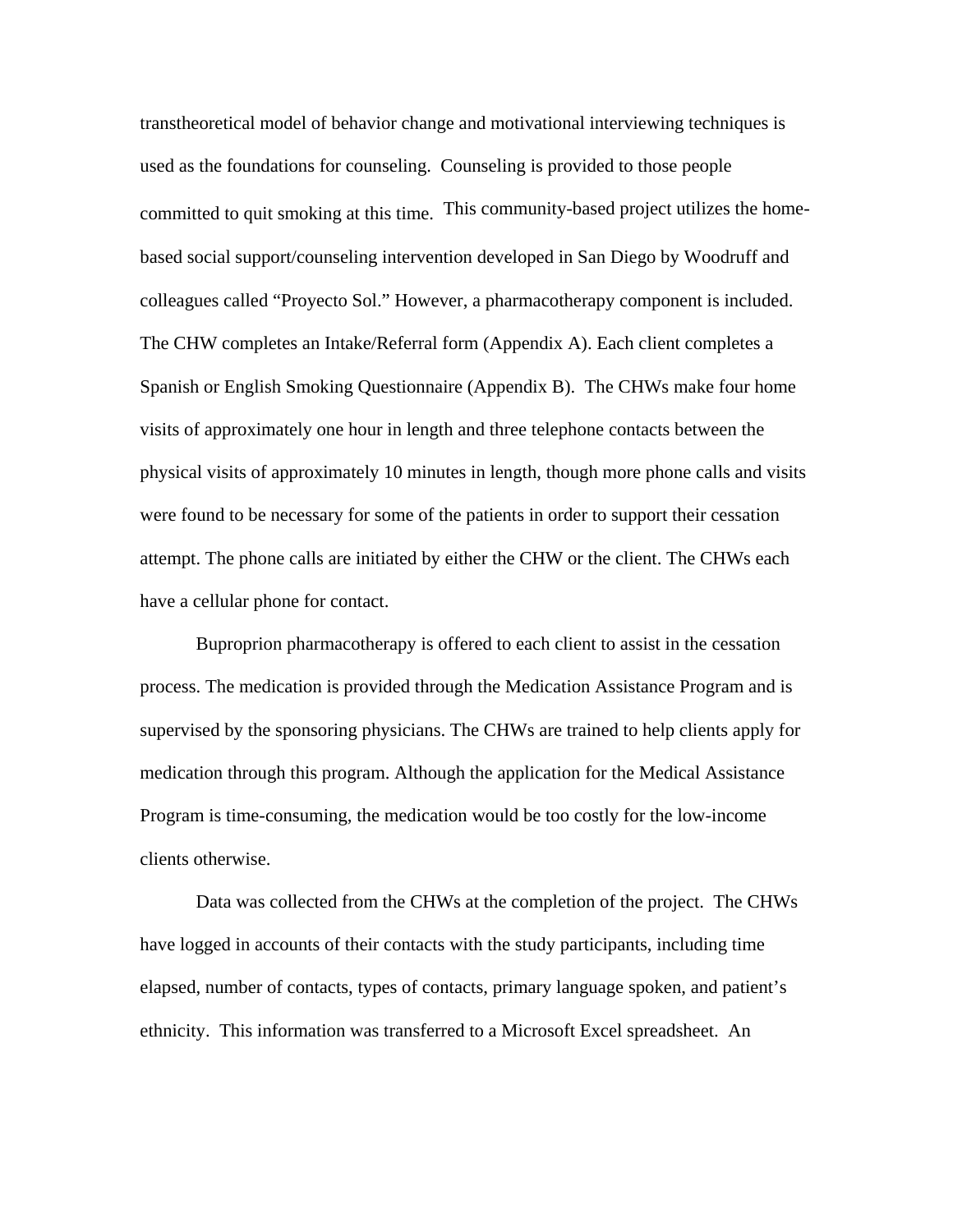interview with the CHWs was used to estimate the average number of minutes of minutes per phone call of 10 minutes and average number of minutes per visit of 60 minutes.

The SAS system software was used for statistical analysis. A t-test analysis was used along with a wilcoxon two-sample test to separately analyze differences in counseling time based on gender. Two additional outcomes were analyzed using the same methods: counseling time based on primary language spoken and counseling time based on ethnicity.

#### **RESULTS:**

Table 1 displays the findings of the study. The progress of 25 females and 9 males was followed. The total number of counseling minutes was totaled from an estimated average of 10 minutes per patient phone call and 60 minutes per patient visit. The patient's primary spoken language was recorded along with his/her ethnicity and this data was analyzed as well.

*Gender*: Mean total counseling time for the 25 females was calculated to be 247.4 minutes with a standard deviation of 94.6 minutes and a minimum of 80 minutes and maximum of 410 minutes. Mean total counseling time for the 9 males was calculated to be 217.8 minutes with a standard deviation of 100.8 and a minimum of 90 minutes and maximum of 350 minutes. After analyzing difference in total mean counseling time between males and females t-test calculated a pooled p-value of 0.4343 and wilcoxon two-sample test calculated a two-sided t approximation for a p-value of 0.3705. *Language*: 20 patients studied spoke English as their primary language and 14 spoke Spanish. Mean total counseling time for the native English speakers was 198.8 minutes with a standard deviation of 78.5 minutes and a minimum of 80 minutes and maximum of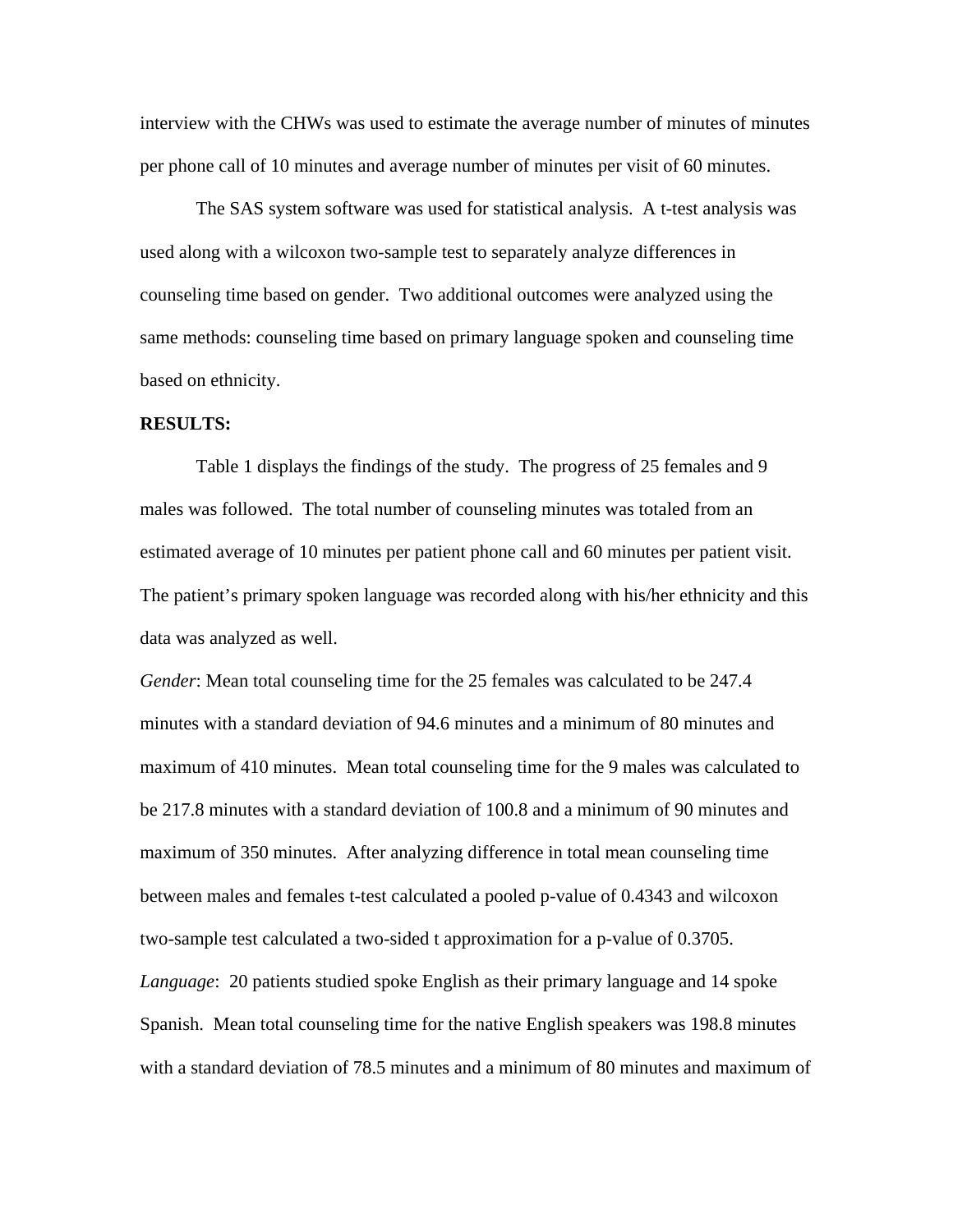350 minutes. Mean total counseling time for the native Spanish speakers was 297.9 with a standard deviation of 89.5 minutes and a minimum of 95 minutes and maximum of 410 minutes. After analyzing difference in total mean counseling time between primary English and primary Spanish speakers t-test calculated a pooled p-value of 0.0017 and wilcoxon two-sample test calculated a two-sided t approximation for a p-value of 0.0069. *Ethnicity*: 10 patients studied were Caucasian and 24 patients studied were Hispanic. Mean total counseling time for the Caucasian group was 183.5 minutes with a standard deviation of 78.7 minutes and a minimum of 80 minutes and maximum of 350 minutes. Mean total counseling time for the Hispanic group was 262.9 minutes with a standard deviation of 93.7 minutes and a minimum of 90 minutes and maximum of 410 minutes. After analyzing difference in total mean counseling time between Caucasian patients and Hispanic patients t-test calculated a pooled p-value of 0.0250 and wilcoxon two-sample test calculated a two-sided t approximation for a p-value of 0.0510.

 Preliminary data on smoking cessation rates are as follows. 12 total women were followed up. 3 of 12 women (25%) quit smoking completely at the six month interval, leaving 9/12 women (75%) who relapsed. 3 total men were followed up. 2 of 3 men (66%) quit smoking completely at the six month interval, leaving 1/3 men (33%) who relapsed. Follow up was not complete for the remainder of the patients.

#### **DISCUSSION:**

This is the first study comparing gender and language/ethnic differences in counseling time required in a smoking cessation program. In this pilot study that utilizes CHWs as smoking cessation counselors, women required an average of 30 minutes more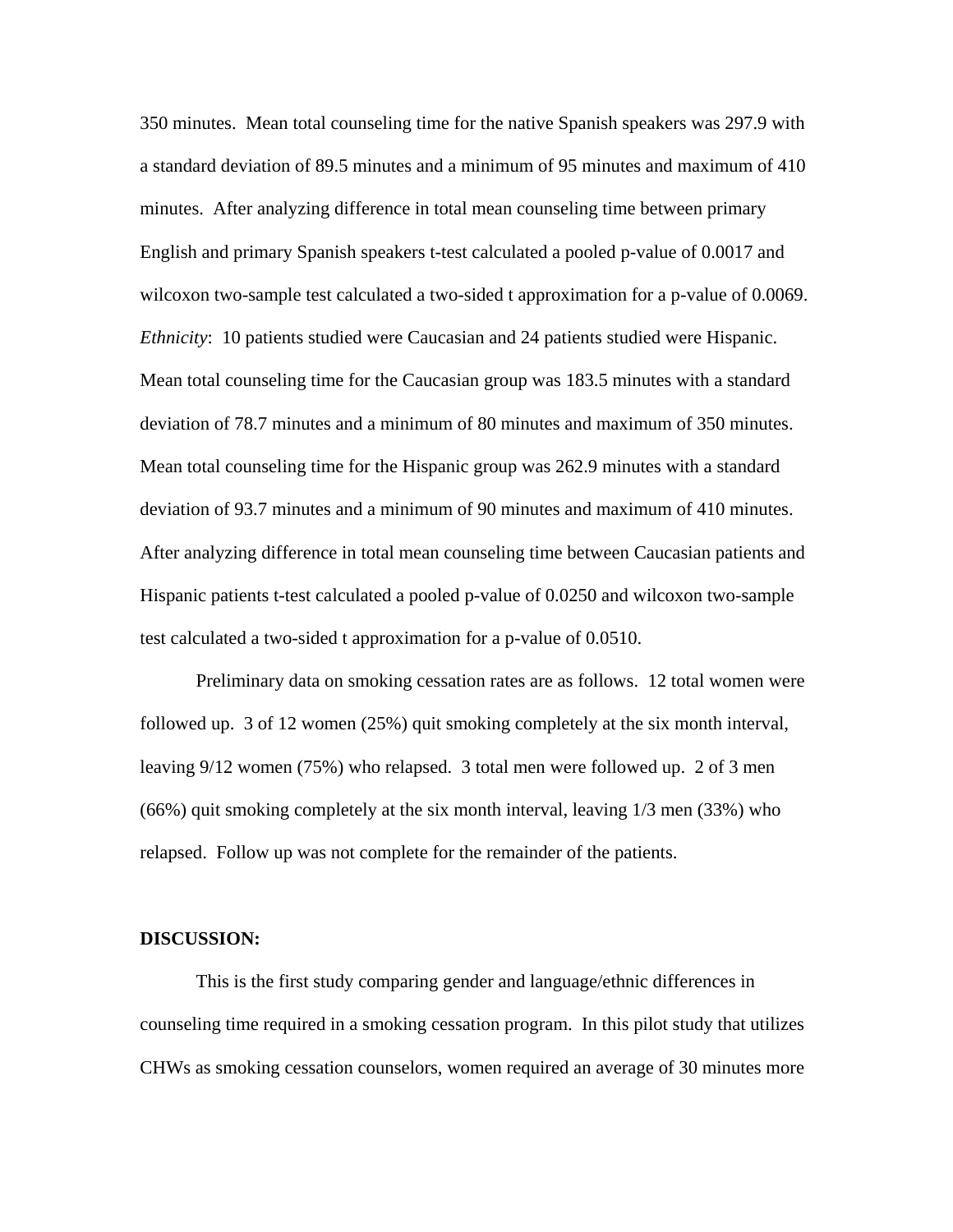counseling time than men, a difference that did not reach statistical significance. The data for six month follow up smoking cessation rates in this study has not been fully documented at this time. Only 15 total patients out of 34 who began the study had complete follow up due to several reasons: phone numbers were changed, individuals permanently moved and certain patients were not able to be reached.

Several limitations exist in the study. Data for five of the males originally enrolled in the study were not documented, which lowered the final sample size to  $n = 9$ from  $n = 14$  for males. Power analysis conducted at the outset of the study by Dr. Betty Skipper was based on a two-sample t-test to achieve 80% power with estimated sample sizes of 23 women and 14 men. A statistically significant difference of 20 total counseling minutes between women and men was detectable with an estimated standard deviation of 20 minutes and estimated means of 288 total counseling minutes for women and 268 total counseling minutes for men. Our study did not achieve 80% power, which rendered our results statistically insignificant. Despite the fact that both CHWs were trained identically, they each may have had different "styles" and therefore counseling sessions likely varied in length depending on which of the two CHWs were counseling the patient, which represents a collection bias. Results may be confounded by several other variables which were not controlled for in patients such as ethnicity, language spoken, complicating social situations, other medical problems, smoking history, and previous quit attempts.

A statistically significant difference in mean total counseling times exists between primary English speakers and primary Spanish speakers of almost 100 total minutes and after comparing ethnicity results, the results approached a statistically significant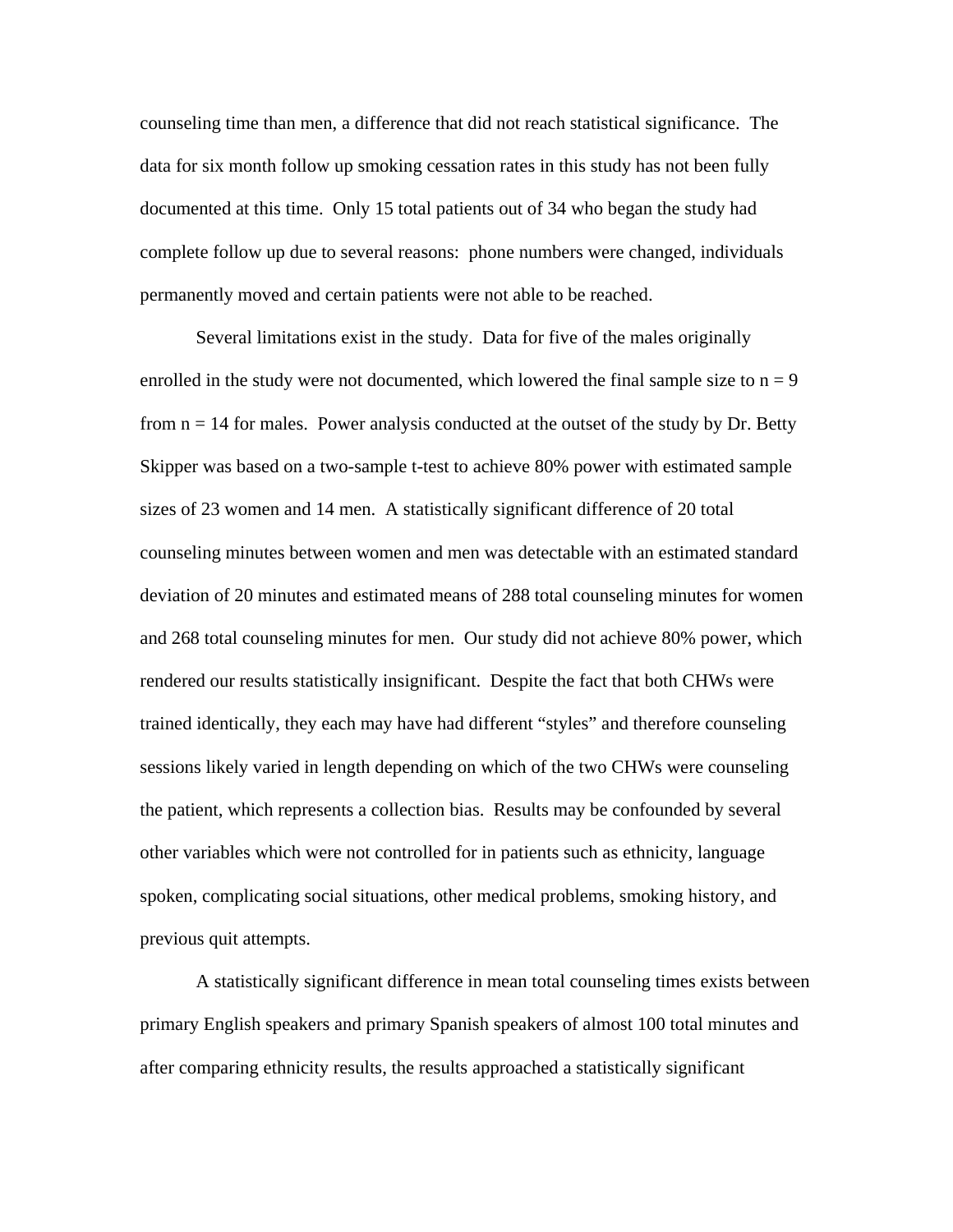difference of approximately 80 minutes in mean total counseling times existed between Caucasians and Hispanics. Although no formal study has been conducted measuring differences in counseling times based on ethnicity or language, research has been conducted on the impact of language and race on smoking. Although the prevalence of smoking is lower among Hispanics than among the general population (16.4% vs.  $(22.7%)^{32}$  $(22.7%)^{32}$  $(22.7%)^{32}$ , smoking still levies a terrible public health burden on this group. Five of the 10 leading causes of death among Hispanics are related to smoking (i.e., heart disease, cancer, stroke, birth defects, and chronic respiratory diseases)<sup>[33](#page-20-1)</sup>, and lung cancer is the leading cause of cancer death among Hispanics.<sup>[34](#page-20-1)</sup>

The National Cancer Institute's Cancer Information Service devised a study entitled, *Adios al Fumar (Goodbye to Smoking)*, which was designed to evaluate strategies for increasing the reach of smoking cessation interventions among Spanishspeaking smokers and to evaluate the efficacy of a culturally sensitive, proactive behavioral treatment program.<sup>[35](#page-20-1)</sup> There are many barriers to reaching Hispanic smokers, including language limitations, low availability and accessibility of appropriate providers and services, cost, and inadequate insurance coverage.<sup>[31](#page-20-1)</sup> For example, 41% of the U.S. Hispanic population speak only Spanish or have limited English proficiency, suggesting that interventions need to be offered in Spanish. Moreover, even after controlling for socioeconomic and health status, Hispanics are less likely than non-Hispanics to have health insurance or a personal health care provider, and, not surprisingly, are also less likely than non-Hispanics to have received preventive care, including the receipt of cessation advice from a physician during a quit attempt. Thus, access to smoking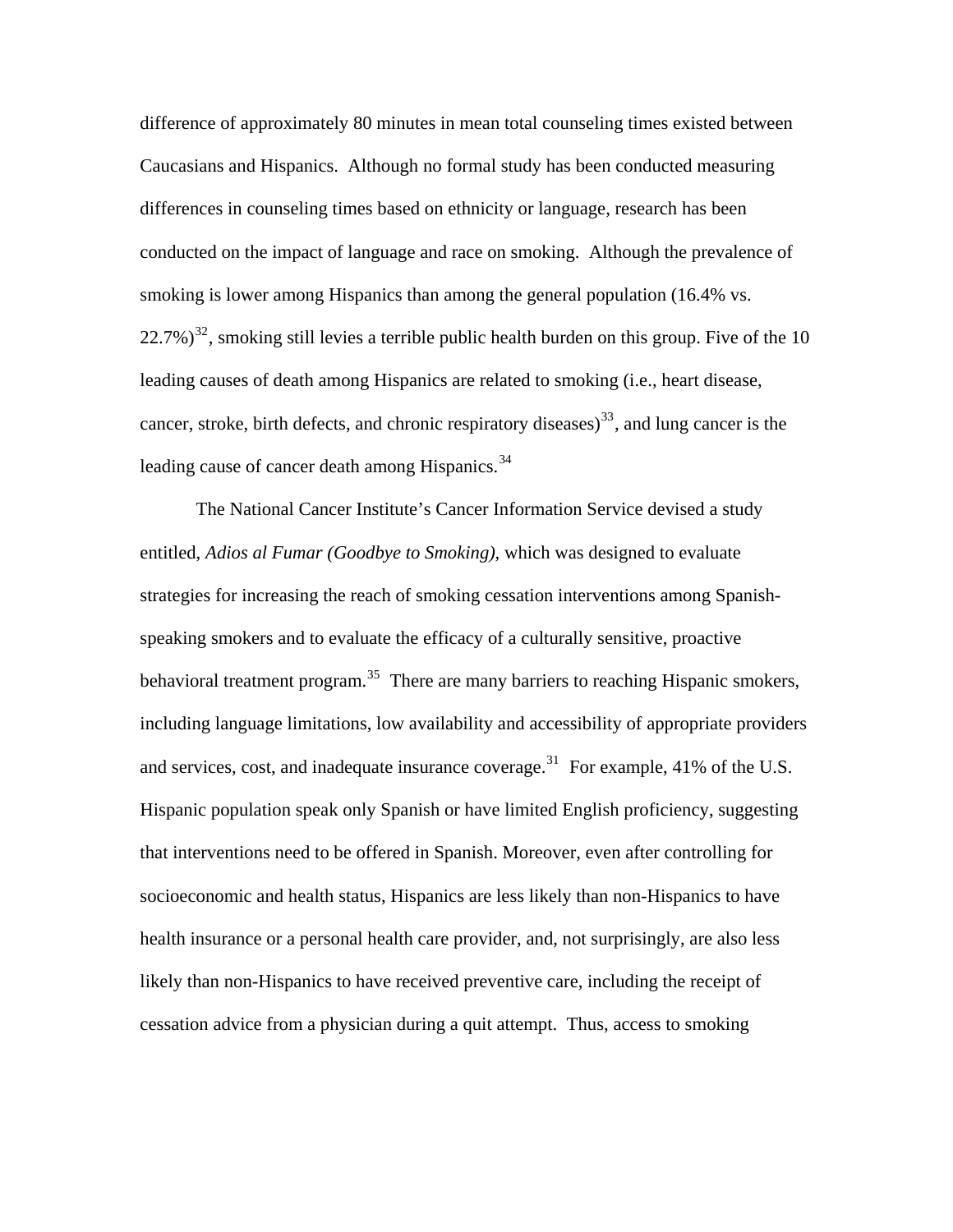cessation treatments among Hispanics is limited when compared with non-Hispanics, and particularly so for individuals with no or limited English proficiency.<sup>[33](#page-20-1)</sup>

Similar limitations exist when analyzing results across language and ethnicity that do for gender. Other variables were not controlled for during the study. The CHWs were fluent in Spanish, however, ideas are frequently communicated differently across languages and across cultures, therefore inherent uncontrollable linguistic and cultural differences may exist between Spanish speakers, which may render counseling sessions longer than those of their English-speaking counterparts. A CHW bias may during counseling sessions to spend additional time with Spanish-speaking patients.

As this study began as a community project rather than a full-fledged research project, it possessed numerous limitations. Future studies should be conducted that involve larger sample sizes to help achieve greater statistical power. Co-variables should be controlled for as well. A standard training protocol should be used for CHWs to specifically avoid behaviors which may result in collection bias. Also, more research should be done to study differences in language or culture which may inherently impact counseling times beyond the control of a fluent Spanish-speaking CHW.

In summary, our findings are inconclusive with respect to the influence of gender on counseling times for a Community Health Worker based smoking cessation project. The difference in counseling times between men and women, though not reaching statistical significance, could be of clinical importance but would require further study with a larger sample size. Although not part of the original research question, the finding of a significant difference in counseling time in Spanish speakers compared to English speakers, if confirmed in further studies, could have important implications for the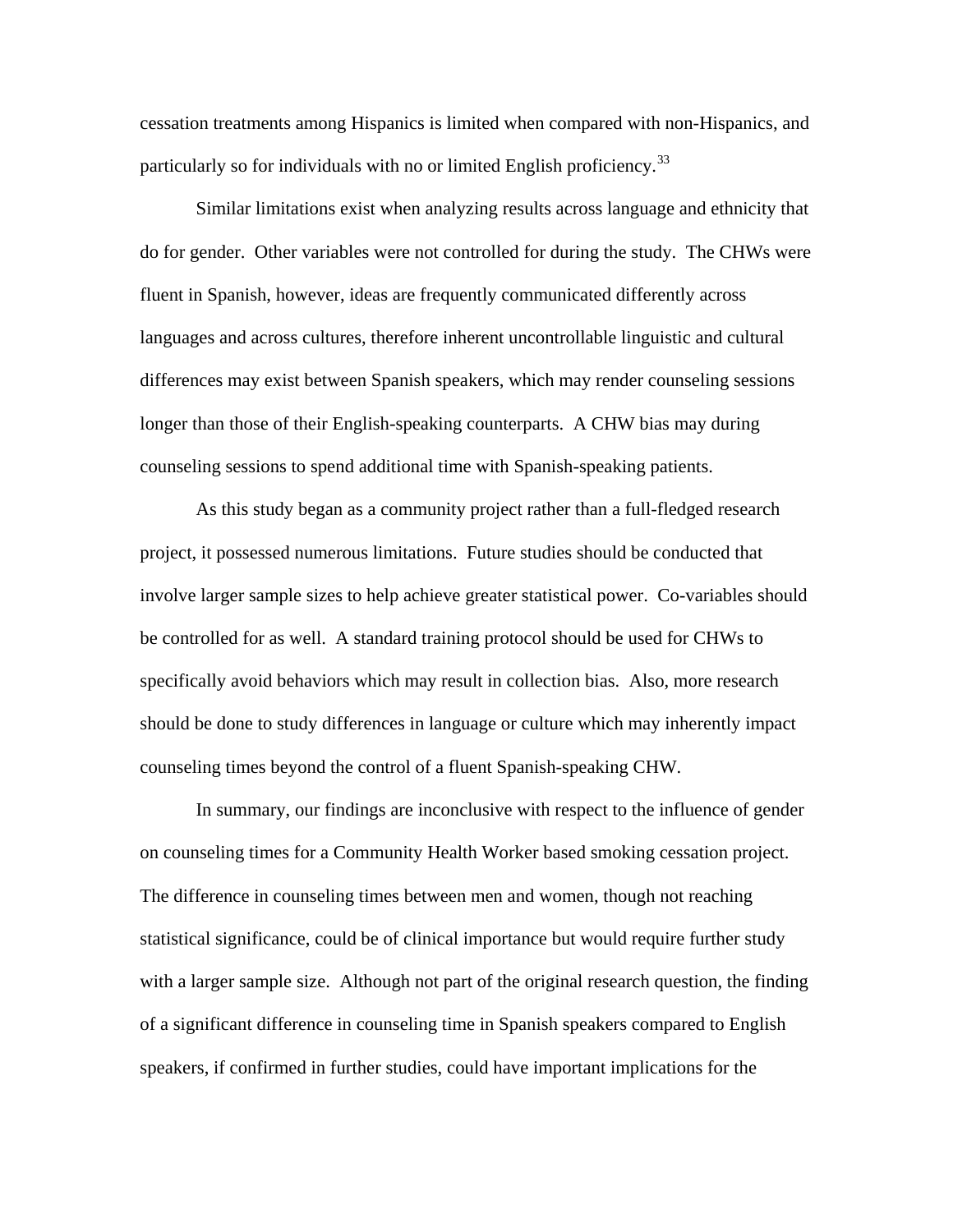planning of smoking cessation programs for this population. Although several limitations exist in this project, these results indicate it is necessary to design counseling strategies to better treat certain target populations based on gender, language, and ethnicity more effectively and more research is needed to determine the most appropriate method.

**Acknowledgements:** Community Health Workers at Southeast Heights Clinic for their efforts in reliably compiling data. Dr. Betty Skipper for her invaluable assistance with statistical analysis.

#### **REFERENCES:**

1. Centers for Disease Control and Prevention. Annual smoking-attributable mortality, years of potential life lost, and economic costs - United States, 1995-1999. *MMWR* 2002; 51(14):300-3.

2. Centers for Disease Control and Prevention. Cigarette smoking-attributable morbidity - United States. 2000;52:842-844.

3. Centers for Disease Control and Prevention. Cigarette smoking among adults - United States, 2002. *MMWR* 2004; 53(20):427-431.

4. Anonymous. Physician and other health-care professional counseling of smokers to quit-- United States, 1991. *Morbidity & Mortality Weekly Report* 1993; 42(44):854-857.

5. Woodruff SI, Talavera GA, Elder JP. Evaluation of a culturally appropriate smoking cessation intervention for Latinos. *Tobacco Control* 2002;11(4):361-367.

6.Connett, J. E., Murray, R. P., Buist, A. S., Wise, R. A., Bailey, W. C., Lindgren, P. G. & Owens, R. (2003) Lung Health Study Research Group Changes in smoking status affect women more than men: results of the Lung Health Study. *American Journal of Epidemiology*, **157**, 973– 979.

7. Fiore, M. C., Bailey, W. C., Cohen, S. T., Dorfman, S. F., Goldstein, M. G. & Gritz, E. R. (2000) *Treating Tobacco Use and Dependence: Clinical Practice Guidelines*. Rockville, MD: US Department of Health and Human Services, Public Health Service.

8. Bjornson, W. R., Connett, J. E., Lindgren, P., Nides, M., Pope, F., Buist, A. S., Hoppe-Ryan, C. & O'Hara, P. (1995) Gender differences in smoking cessation after 3 years in the Lung Health Study. *American Journal of Public Health*, **85**, 223–230.

9. Royce, J. M., Corbett, K., Sorensen, G. & Ockene, J. (1997) Gender, social pressure, and smoking cessations: the Community Intervention Trial for Smoking Cessation (COMMIT) at baseline. *Social Science and Medicine*, **44**, 359–370.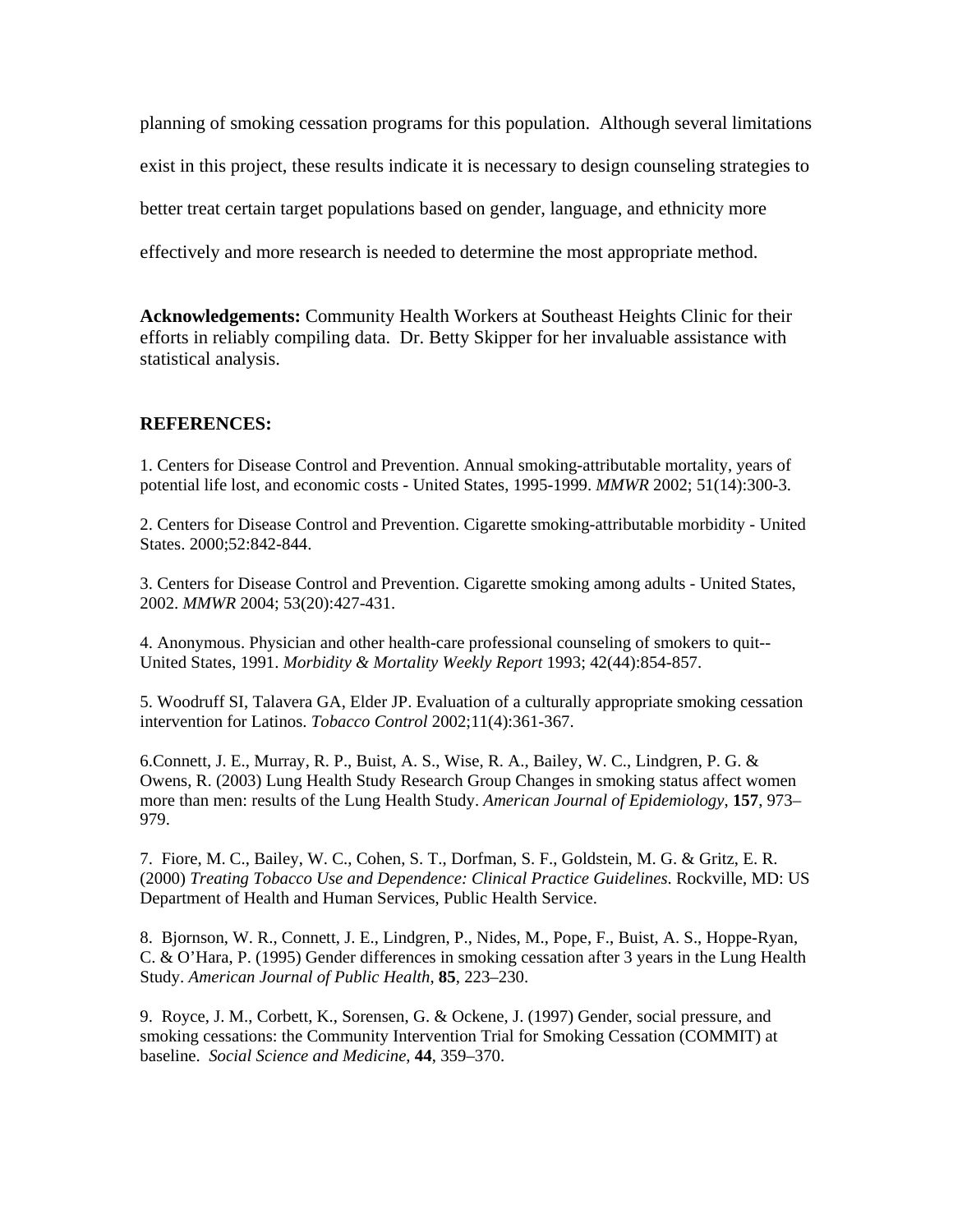10. Swan, G. E., Jack, L. M. & Ward, M. M. (1997) Subgroups of smokers with different success rates after use of transdermal nicotine. *Addiction*, **92**, 207–217.

11. Swan, G. E., McAfee, T., Curry, S. J., Jack, L. M., Javitz, H., Dacey, S. & Bergman, K. (2003) Effectiveness of bupropion sustained release for smoking cessation in a health care sitting: a randomized trial. *Archives of Internal Medicine*, **163**, 2337–2344.

12. Wetter, D. W., Kenford, S. L., Smith, S. S., Fiore, M. C., Jorenby, D. E. & Baker, T. B. (1999) Gender differences in smoking cessation. *Journal of Consulting and Clinical Psychology*, **67**, 555–562.

13. Winickoff, J. P., Buckley, V. J., Palfrey, J. S., Perrin, J. M. & Rigotti, N. A. (2003) Intervention with parental smokers in an outpatient pediatric clinic using counseling and nicotine replacement. *Pediatrics*, **112**, 1127–1133.

14. Yudkin, P., Munafo, M., Hey, K., Roberts, S., Welch, S., Johnstone, E., Murphy, M., Griffiths, S. & Walton, R. (2004) Effectiveness of nicotine patches in relation to genotype in women versus men: randomized controlled trial. *BMJ*, **328**, 989–990.

15. Transdermal Nicotine Study Group (1991) Transdermal nicotine for smoking cessation: six month results from two multicenter controlled clinical trials. *Journal of the American Medical Association*, **266**, 3133–3138.

16. US Department of Health and Human Services (USDHHS) (1988) *The Health Consequences of Smoking: Nicotine Addiction.* Atlanta: US Control and Prevention, National Center for Chronic Disease Prevention and Health Promotion, Office on Smoking and Health.

17. Shiffman, S., Paty, J. A., Gnys, M., Kassel, J. D. & Hickox, M. (1996) First lapses to smoking: within-subjects analyses of real-time reports. *Journal of Consulting and Clinical Psychology*, **64**, 366–379.

18. Shiffman, S., Shadel, W. G., Niaura, R., Khayrallah, M. A., Jorenby, D. E., Ryan, C. F. & Ferguson, C. L. (2003) Efficacy of acute administration of nicotine gum in relief of cue-provoked cigarette craving. *Psychopharmacology (Berlin)*, **166**, 343– 350.

19. Rigotti, N. A. (1999) Treatment options for the weight conscioussmoker [Editorial]. *Archives of Internal Medicine*, 159, 1169–1171.

20. Smith, S. S., Jorenby, D. E., Leischow, S. J., Nides, M. A., Rennard, S. I., Johnston, A., Jamerson, B., Fiore, M. C. & Baker, T. B. (2003) Targeting smokers at increased risk for relapse: treating women and those with a history of depression. *Nicotine and Tobacco Research*, **5**, 99– 109.

21. Pomerleau, C. S. & Kurth, C. L. (1996) Willingness of female smokers to tolerate postcessation weight gain. *Journal of Substance Abuse*, **8**, 371–378.

22. Perkins, K. (1996) Sex differences in nicotine versus nonnicotine reinforcement as determinants to tobacco smoking. *Exp and Clinical Psychopharmacology*, **4**, 166–177.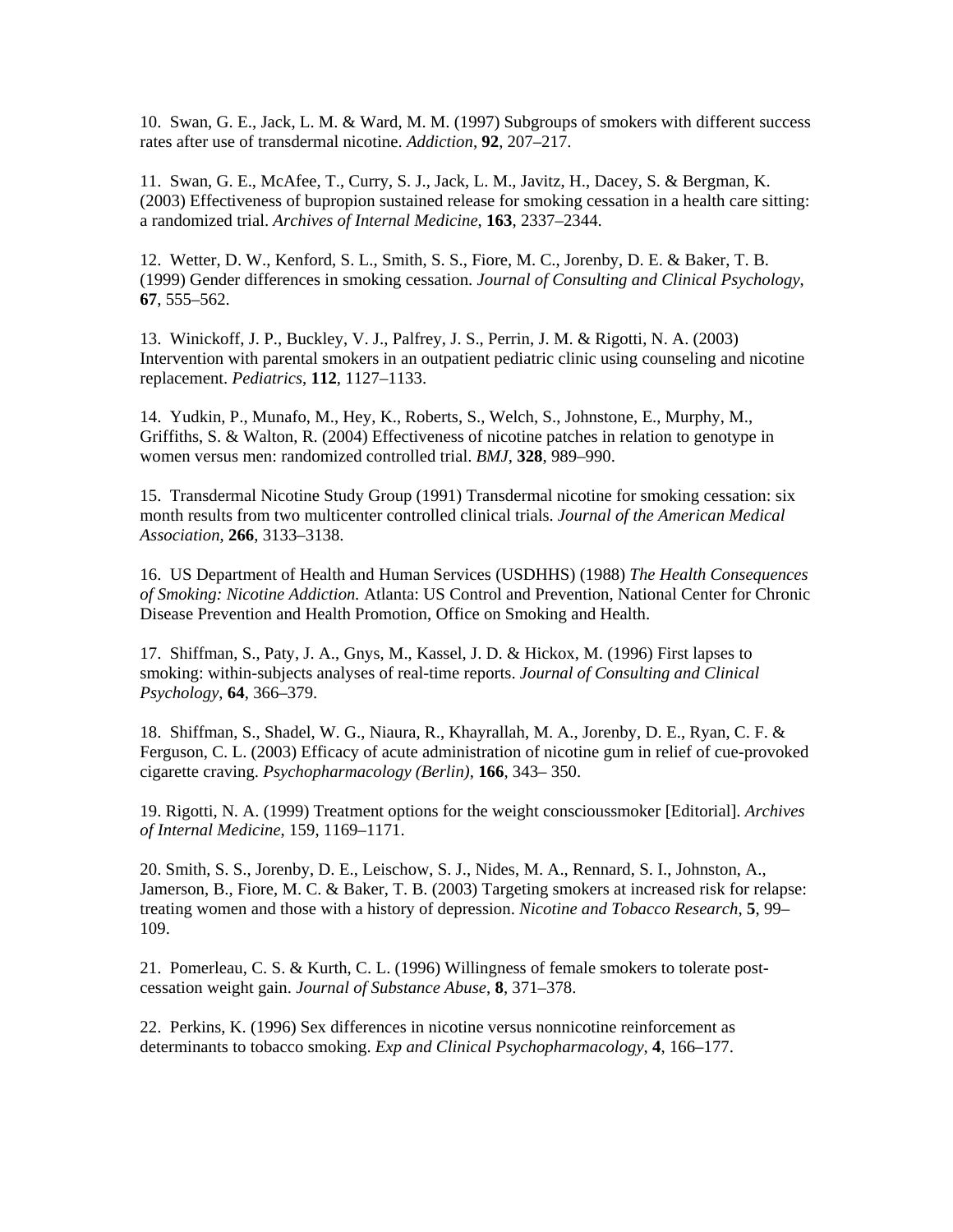23..Perkins, K., Donny, E. & Caggiula, A. R. (1999) Sex differences in nicotine effects and selfadministration: review of human and animal evidence. *Nicotine and Tobacco Research*, **1**, 301– 315.

24. West, R., Hajek, R., Nilsson, F., Foulds, J., May, S. & Meadows, A. (2001) Individual differences in preferences for and responses to four nicotine replacement products. *Psychopharmacology*, **153**, 225–230.

25. Berlin, I., Singelton, E. G., Pedarriosse, A. M., Lancrenon, S., Rames, A., Aubin, H. J. & Niaura, R. (2003) The Modified Reasons for Smoking Scale: factorial structure, gender effects and relationship with nicotine dependence and smoking cessation in French smokers. *Addiction*, **98**, 1575–1583.

26. Breslau, N., Kilbey, M. M. & Andreski, P. (1994) DSM-III-R nicotine dependence in young adults: prevalence, correlates and associated psychiatric disorders. *Addiction*, **89**, 743–754.

27. Fagerström, K. O., Kunze, M., Schoberger, R., Breslau, N., Hughes, J. R., Hurt, R. D., Puska, P., Ramstrom, L. & Zatonski, W. (1996) Nicotine dependence versus smoking prevalence: comparisons among countries and categories of smokers. *Tobacco Control*, **5**, 52–56.

28. File, S. E., Fluck, E. & Leahy, A. (2001) Nicotine has calming effects on stress-induced mood changes in females, but enhances aggressive mood in males. *International Journal of Neuropsychopharmacology*, **4**, 371–376.

29. Scharff, D. , Shiffman, S . (2004) Are there gender differences in smoking cessation, with and without bupropion? Pooled- and meta-analyses of clinical trials of Bupropion SR. *Addiction,*  **99**, 1462-1469.

30. Garratt, K. (2006) Community Health Worker Smoking Cessation Project. Community Voices New Mexico—American Legacy Foundation, 8.

31. We the people: Hispanics in the United States. U.S. Census Bureau; Dec 2004.

32. Center for Disease Control and Prevention (CDC). Cigarette smoking among adults—United States, 2003. MMWR Morb Mortal Wkly Rep. 2005;54:509–513.

33. Center for Disease Control and Prevention (CDC). Health disparities experienced by Hispanics—United States. MMWR Morb Mortal Wkly Rep. 2004;53:535–537.

34. United States Department of Human Health Service. Tobacco use among U.S. racial/ethnic minority groups—AfricanAmericans, American Indians and Alaska Natives, Asian Americans and Pacific Islanders, and Hispanics: A report of the Surgeon General. Atlanta: USDHHS, Centers for Disease Control and Prevention; 1998.

35. [Wetter DW, Mazas C, Daza P, Nguyen L, Fouladi RT, Li Y, Cofta-Woerpel L.](http://www.ncbi.nlm.nih.gov.libproxy.unm.edu/entrez/query.fcgi?db=pubmed&cmd=Retrieve&dopt=AbstractPlus&list_uids=17149758&query_hl=1&itool=pubmed_docsum) (2007) Reaching and treating Spanish-speaking smokers through the National Cancer Institute's Cancer Information Service. A randomized controlled trial. Cancer, **109**, 406-413.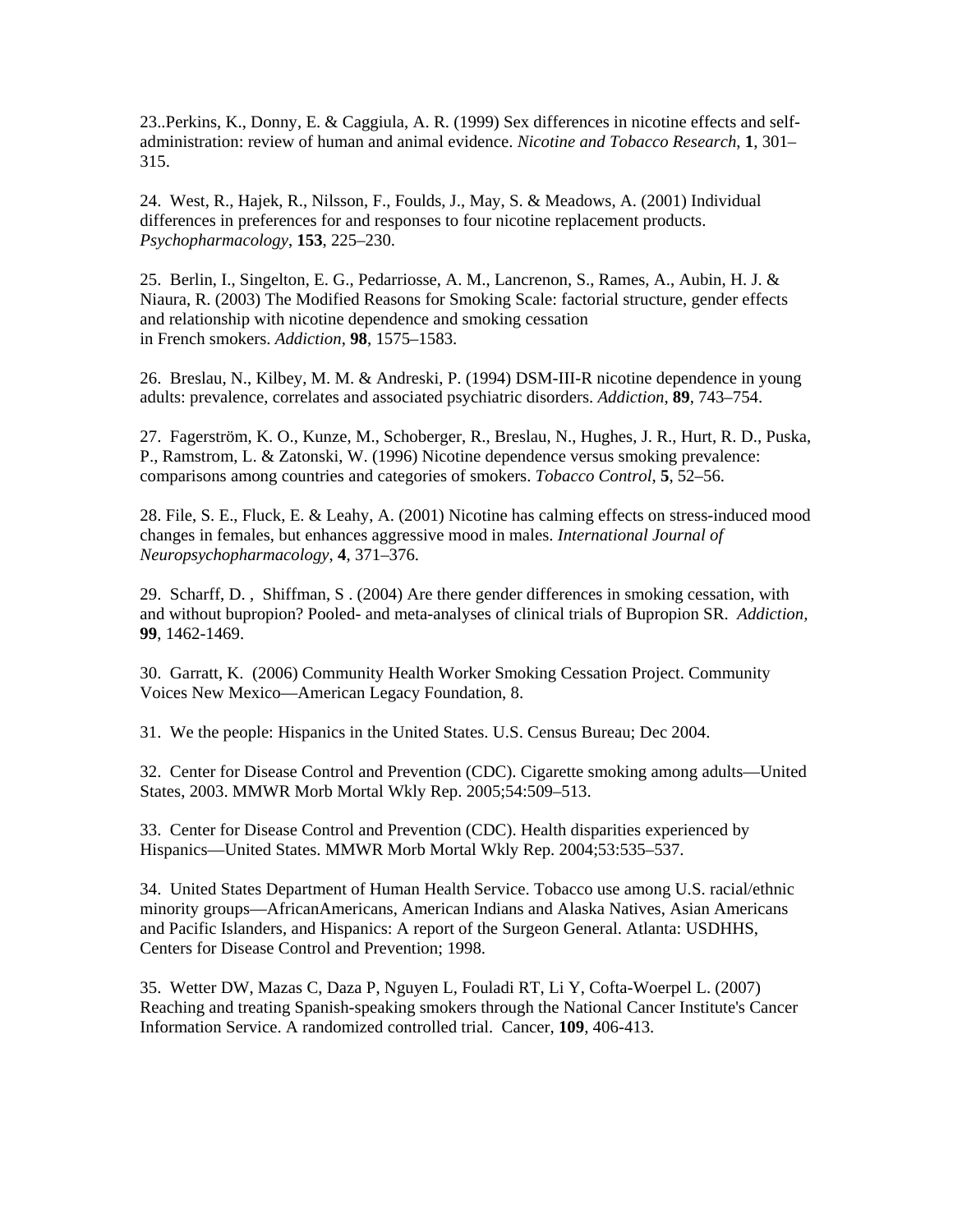|              |                               | Table 1: Patient<br>Data |                        |                  |          |           |
|--------------|-------------------------------|--------------------------|------------------------|------------------|----------|-----------|
| Gender       | <b>Phone Call Time (mins)</b> | <b>Visit Time (mins)</b> | <b>Tot Time (mins)</b> | <b>Ethnicity</b> | Language | Follow up |
|              | 70                            | 240                      | 310                    | hispanic         | english  | relapsed  |
| $\mathsf{f}$ | 70                            | 240                      | 310                    | hispanic         | english  | relapsed  |
| f            | 75                            | 300                      | 375                    | hispanic         | spanish  | relapsed  |
| f            | 70                            | 240                      | 310                    | hispanic         | english  | relapsed  |
| f            | 70                            | 240                      | 310                    | hispanic         | spanish  | relapsed  |
|              | 110                           | 240                      | 350                    | hispanic         | spanish  | relapsed  |
|              | 110                           | 240                      | 350                    | caucasian        | english  |           |
|              | 90                            | 120                      | 210                    | hispanic         | english  |           |
|              | 70                            | 180                      | 250                    | hispanic         | english  |           |
|              | 110                           | 240                      | 350                    | hispanic         | spanish  |           |
|              | 110                           | 300                      | 410                    | hispanic         | spanish  |           |
|              | 70                            | 180                      | 250                    | caucasian        | english  |           |
|              | 35                            | 60                       | 95                     | hispanic         | spanish  |           |
|              | 110                           | 240                      | 350                    | hispanic         | spanish  |           |
|              | 70                            | 240                      | 310                    | hispanic         | spanish  |           |
|              | 70                            | 120                      | 180                    | hispanic         | spanish  |           |
|              | 45                            | 180                      | 225                    | caucasian        | english  | relapsed  |
|              | 0                             | 180                      | 180                    | caucasian        | english  | relapsed  |
|              | 0                             | 180                      | 180                    | hispanic         | english  | relapsed  |
|              | 0                             | 120                      | 120                    | caucasian        | english  | quit      |
|              | $\mathbf 0$                   | 180                      | 180                    | caucasian        | english  | quit      |
|              | 20                            | 180                      | 200                    | caucasian        | english  |           |
|              | $\mathbf 0$                   | 180                      | 180                    | hispanic         | english  | quit      |
|              | 20                            | 60                       | 80                     | caucasian        | english  |           |
| f            | 0                             | 120                      | 120                    | caucasian        | english  |           |
| m            | 0                             | 120                      | 120                    | hispanic         | english  | relapsed  |
| m            | 0                             | 180                      | 180                    | hispanic         | english  | quit      |
| m            | 30                            | 60                       | 90                     | hispanic         | english  |           |
| m            | 10                            | 120                      | 130                    | caucasian        | english  | quit      |
| m            | 70                            | 240                      | 310                    | hispanic         | spanish  |           |
| m            | 110                           | 240                      | 350                    | hispanic         | spanish  |           |
| m            | 40                            | 120                      | 160                    | hispanic         | spanish  |           |
| m            | 70                            | 240                      | 310                    | hispanic         | spanish  |           |
| m            | 70                            | 240                      | 310                    | hispanic         | spanish  |           |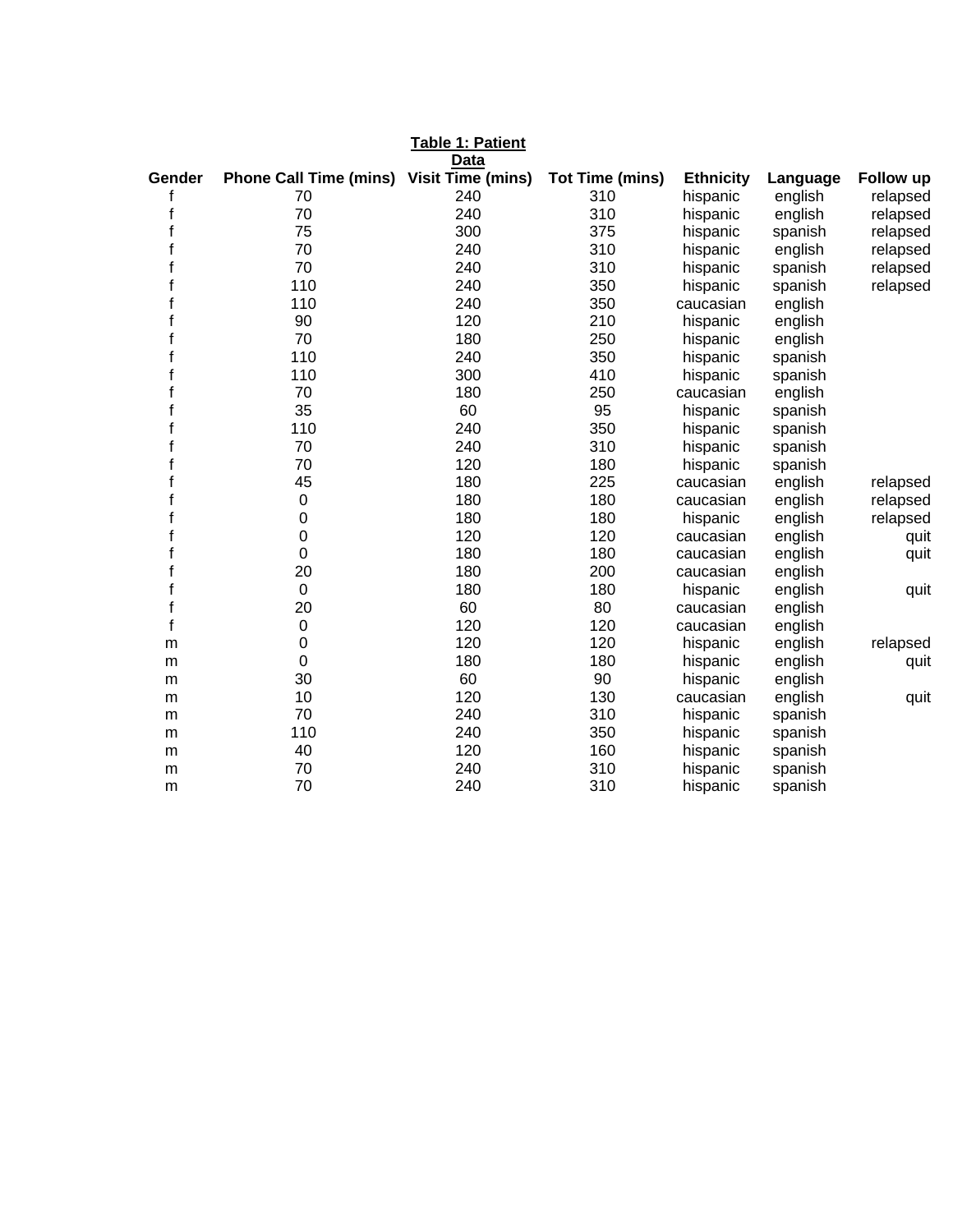#### **Table 2: Results**

 $\overline{a}$ 

|                                        | Gender<br>Male | Female | Language<br>English | Spanish | <b>Ethnicity</b><br>Caucasian | Hispanic |
|----------------------------------------|----------------|--------|---------------------|---------|-------------------------------|----------|
| <b>Mean Tot Counseling Time (mins)</b> | 217.8          | 247.4  | 198.8               | 297.9   | 183.5                         | 262.9    |
| <b>Standard Deviation</b>              | 100.8          | 94.6   | 78.5                | 89.5    | 78.7                          | 93.7     |
| <b>Minimum</b>                         | 90             | 80     | 80                  | 95      | 80                            | 90       |
| <b>Maximum</b>                         | 350            | 410    | 350                 | 410     | 350                           | 410      |
| t-test pooled p-value                  | 0.4343         |        | 0.017               |         | 0.025                         |          |
| Wilcoxon two-sided p-value             | 0.3705         |        | 0.0069              |         | 0.051                         |          |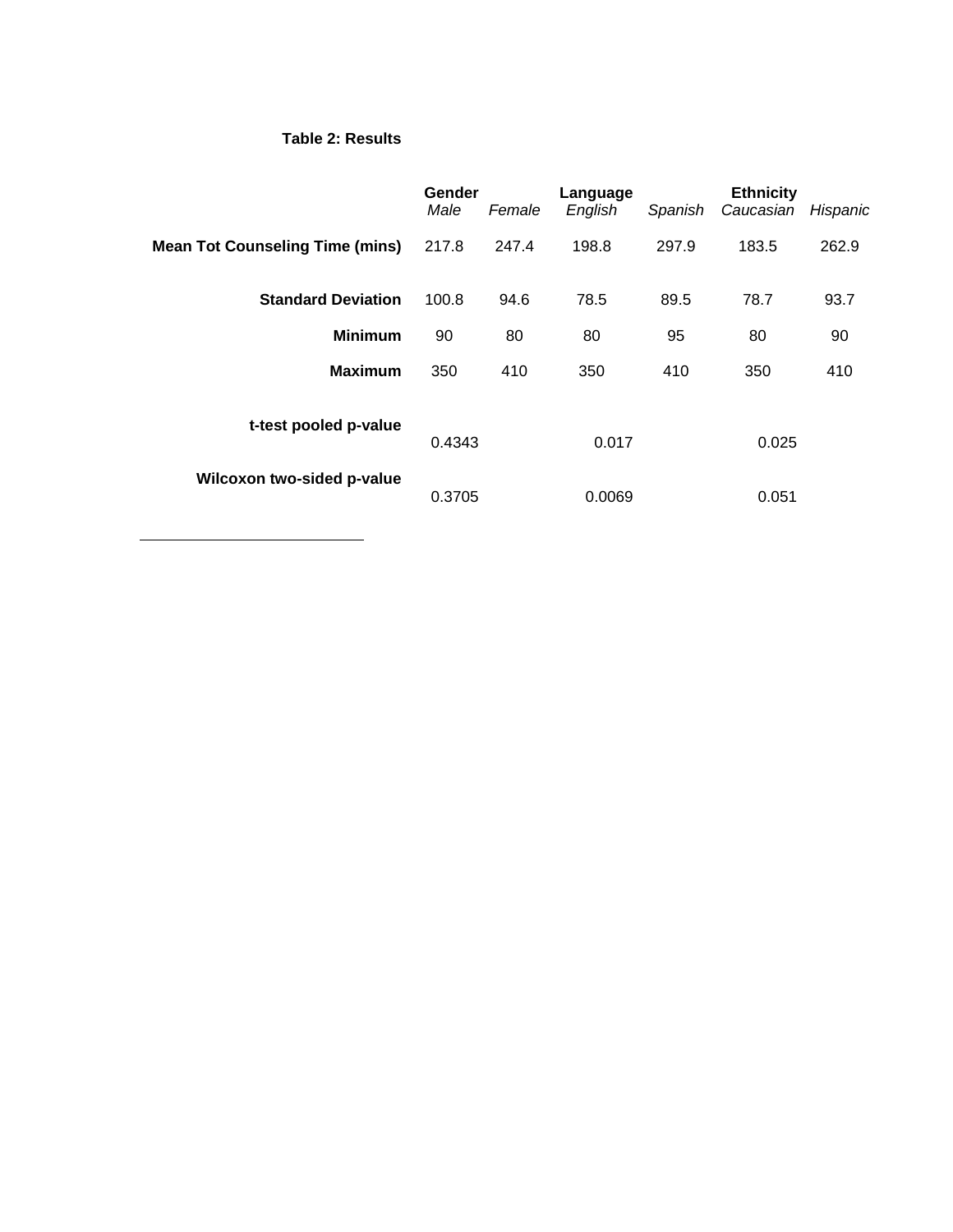#### **APPENDIX A**

#### Community Health Worker Smoking Cessation Project Intake/Referral form

**Instructions to Community Health Worker**: Please review the inclusion and exclusion criteria to determine if a patient qualifies for the study. If the patient qualifies, please ask the two questions that assess readiness to quit. If the patient answers "Very important" and "Right now," finish completing the form with the patient identifying information and contact information, and keep the form for the study records.

#### **A patient can be included in the study if he/she:**

1) resides in the Southeast Heights area and is at least 18 years of age

- 2) has smoked at least 1 cigarette per day for most days during the past year
- 3) is motivated to stop smoking (see the 2 questions below)
- 4) is in generally good health

 $\overline{a}$ 

#### **A patient is NOT eligible if he/she:**

- 1) has a history of active alcohol or drug abuse
- 2) has schizophrenia or other psychotic diagnosis

#### **Readiness to quit questions:**

|  | 1. How important is it for you to stop smoking cigarettes? |  |  |  |  |
|--|------------------------------------------------------------|--|--|--|--|
|--|------------------------------------------------------------|--|--|--|--|

Not important Somewhat important Very important

#### 2. When do you want to stop smoking?

| <b>Patient information:</b> | Never _____ Within 6 months _______ Right now                        |                                                                                      |  |
|-----------------------------|----------------------------------------------------------------------|--------------------------------------------------------------------------------------|--|
|                             | <u> 1989 - Johann John Stone, mension eta politikaria (h. 1908).</u> | Best time to reach you                                                               |  |
|                             |                                                                      |                                                                                      |  |
|                             |                                                                      |                                                                                      |  |
|                             | (Work)<br>(Cell)                                                     |                                                                                      |  |
| you:                        |                                                                      | Alternate contact person (and their contact information) who would know how to reach |  |